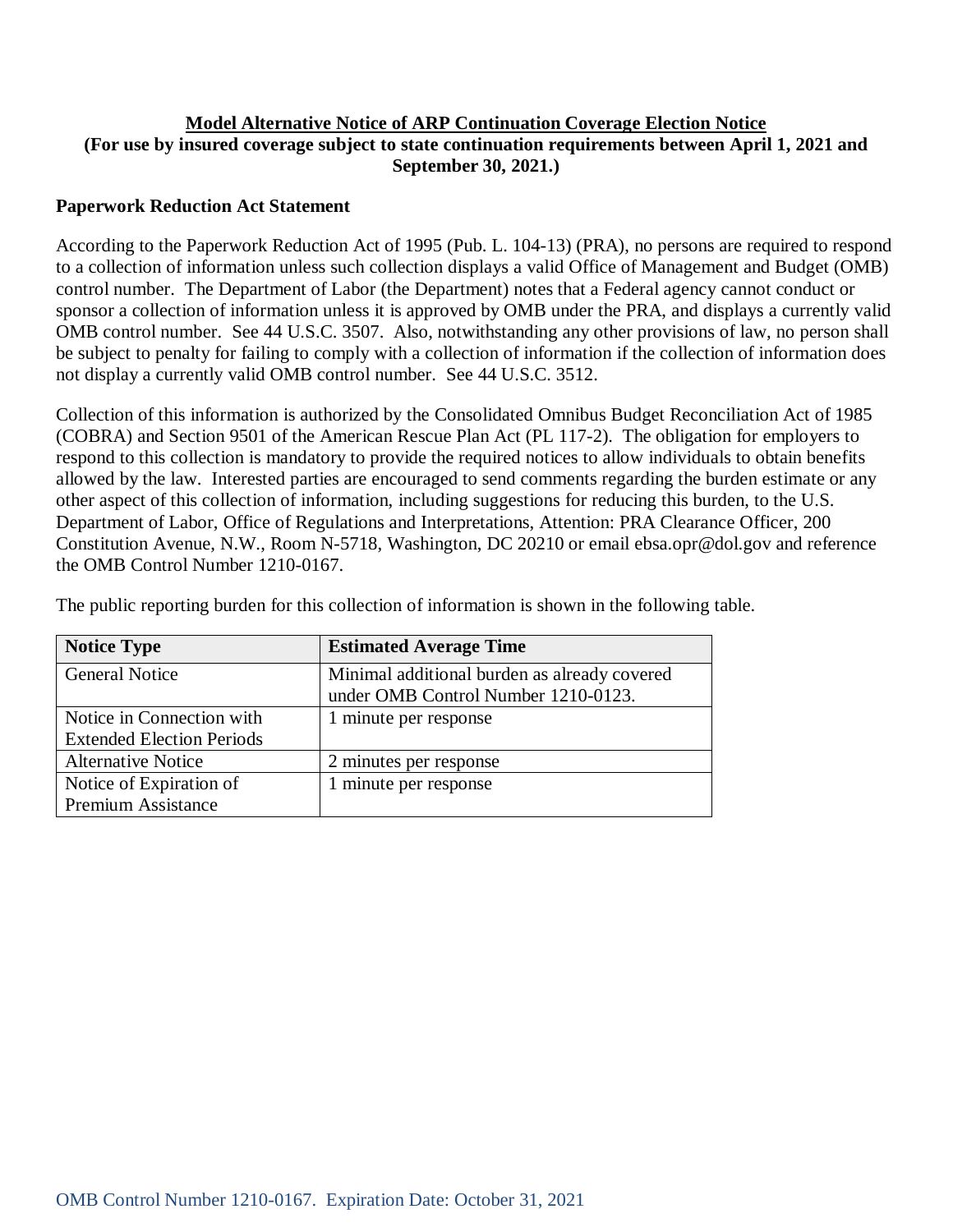## **Model Alternative Notice of ARP Continuation Coverage Election Notice (For use by insured coverage that is subject to state continuation requirements from April 1, 2021 through September 30, 2021.)**

[*Enter date of notice*]

Dear: [*Identify the qualified beneficiary(ies), by name or status*]

**This notice has important information about your right to continue your health care coverage in the [***enter name of group health plan***] (the Plan), as well as other health coverage options that may be available to you, including coverage through the Health Insurance Marketplace**®[1](#page-1-0) **. To sign up for Marketplace coverage visit [www.HealthCare.gov](http://www.healthcare.gov/) or call 1-800-318-2596 (TTY: 1-855-889-4325). You may be able to get coverage through the Health Insurance Marketplace® that costs less than continuation coverage after the premium assistance expires. People in most states use [www.HealthCare.gov](https://www.healthcare.gov/) to apply for and enroll in Marketplace coverage; if your state has its own Marketplace platform, you can find contact information here: [www.HealthCare.gov/marketplace-in-your-state/.](https://www.healthcare.gov/marketplace-in-your-state/)**

Please read the information in this notice very carefully before you make your decision. If you choose to elect continuation coverage, you should use the election form provided later in this notice.

The American Rescue Plan Act of 2021 (ARP) provides temporary premium assistance for continuation coverage and, where the employer elects to offer the option, an opportunity to switch to a different health plan option offered by your employer (see below for more information). Premium assistance is available to certain individuals who are eligible for continuation coverage due to a qualifying event that is a reduction in hours or an involuntary termination of employment. If you qualify for premium assistance, you need not pay any of the continuation coverage premium otherwise due to the plan. This premium assistance is available from April 1, 2021 through September 30, 2021. If you continue your continuation coverage beyond this time, you may have to pay the full amount due.

To determine whether you are eligible for premium assistance under the ARP, carefully review this notice and the attached document titled "Summary of the COBRA Premium Assistance Provisions under the American Rescue Plan Act of 2021." **If you believe you are eligible, complete the "Request for Treatment as an Assistance Eligible Individual" and return it to the health plan with your completed Election Form.**

To elect continuation coverage, follow the instructions on the enclosed Election Form and submit it to us.

If you do not elect continuation coverage, your coverage under the Plan will end on [*enter date*] due to [*check appropriate box(es)*]:

- $\Box$  End of employment (voluntary)
- $\Box$  End of employment (involuntary)
- $\Box$  Reduction in hours

[*Add any other events that would give rise to a right to continuation coverage under state law, such as*

- $\Box$  Divorce or legal separation
- $\Box$  Death of employee

 $\overline{a}$ 

 $\Box$  Entitlement to Medicare

<span id="page-1-0"></span><sup>&</sup>lt;sup>1</sup> Health Insurance Marketplace® is a registered service mark of the U.S. Department of Health & Human Services.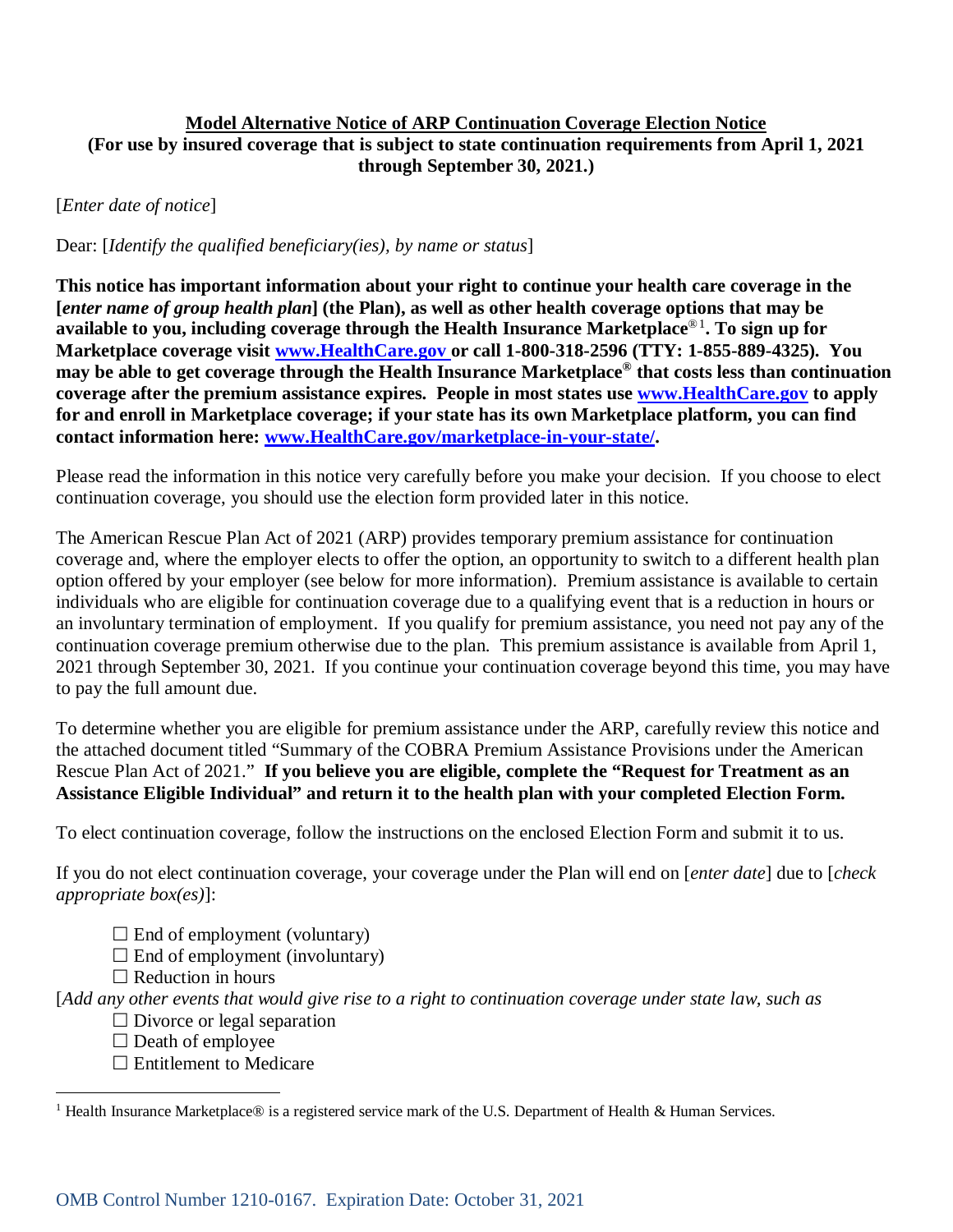$\square$  Loss of dependent child status]

Each person in the category(ies) checked below is entitled to elect continuation coverage, which will continue group health care coverage under the Plan for up to \_\_\_ months [*enter appropriate timeframe*]

*[Add appropriate categories and check appropriate box or boxes. Categories may include*

- $\Box$  Employee or former employee
- $\square$  Spouse or former spouse
- $\Box$  Dependent child(ren) covered under the Plan on the day before the event that caused the loss of coverage
- $\Box$  Child who is losing coverage under the Plan because he or she is no longer a dependent under the Plan]

If elected, continuation coverage will begin on [*enter date*] and can last until [*enter date*]*.*  [*Add, if appropriate:* You may elect any of the following options for continuation coverage: [*list available coverage options*]].

*[If the issuer permits Assistance Eligible Individuals to elect to enroll in coverage that is different than coverage in which the individual was enrolled at the time the qualifying event occurred, insert:* "In addition, under the ARP, you may have the right to change to additional coverage options that you were not previously enrolled in. To change the coverage option(s) for your COBRA continuation coverage to something different than what you had on the last day of employment or before your reduction in hours, complete the "Form for Switching COBRA Continuation Coverage Benefit Options" and return it to us. Available coverage options are: [*insert list of available coverage options*]*.*" To be eligible for premium assistance, the different coverage must cost the same or less than the coverage the individual had at the time of the qualifying event; be offered to similarly situated active employees; and cannot be limited to only excepted benefits, a qualified small employer health reimbursement arrangement (QSEHRA), or a health flexible spending arrangement (FSA).]

Continuation coverage will cost: [*enter amount each qualified beneficiary will be required to pay for each option per month of coverage and any other permitted coverage periods*].If you qualify as an "Assistance Eligible Individual" this cost will be treated as having been paid in full from April 1, 2021 through September 30, 2021. You do not have to send any payment with the Election Form. Important additional information about payment for continuation coverage is included in the pages following the Election Form.

If you have any questions about this notice or your rights to continuation coverage, you should contact [*enter name of party responsible for continuation coverage administration for the issuer, with telephone number and address*].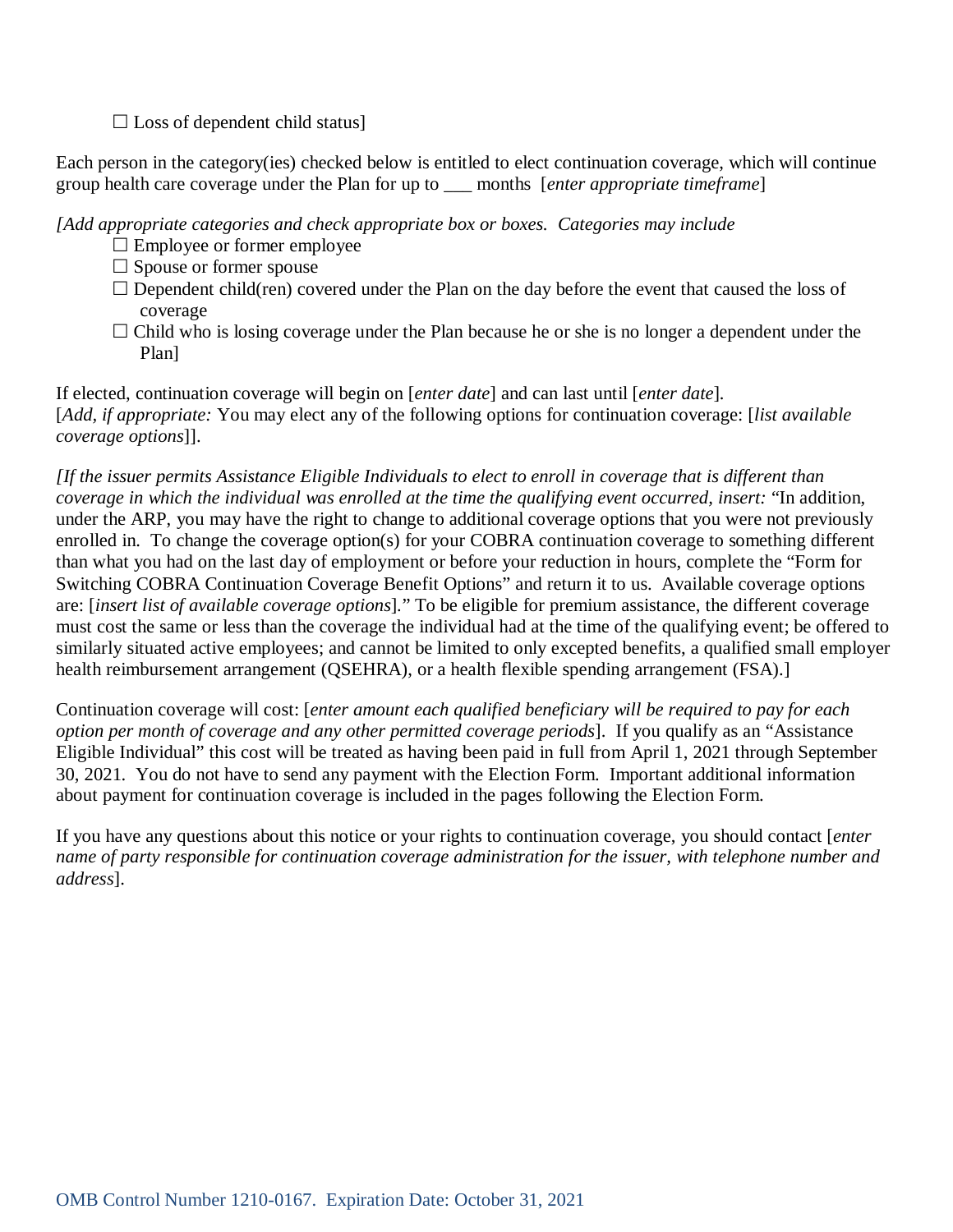| <b>Continuation Coverage Election Form</b>                                                                                                                                        |                                                                                                                                                                                                                                                                                                                           |  |  |  |  |  |
|-----------------------------------------------------------------------------------------------------------------------------------------------------------------------------------|---------------------------------------------------------------------------------------------------------------------------------------------------------------------------------------------------------------------------------------------------------------------------------------------------------------------------|--|--|--|--|--|
| Instructions: To elect continuation coverage, complete this Election Form and return it to us. Under<br>you want to elect continuation coverage.                                  | [insert applicable law], you have [insert number of days] after the date of this notice to decide whether                                                                                                                                                                                                                 |  |  |  |  |  |
| Send completed Election Form to: [Enter Name and Address]                                                                                                                         |                                                                                                                                                                                                                                                                                                                           |  |  |  |  |  |
| This Election Form must be completed and returned by mail [or describe other means of submission and-<br>due date]. If mailed, it must be post-marked no later than [enter date]. |                                                                                                                                                                                                                                                                                                                           |  |  |  |  |  |
| your mind as long as you furnish a completed Election Form before the due date. However, if you<br>the date you furnish the completed Election Form.                              | If you do not submit a completed Election Form by the due date shown above, you will lose your right<br>to elect continuation coverage. If you reject continuation coverage before the due date, you may change<br>change your mind after first rejecting continuation coverage, your continuation coverage will begin on |  |  |  |  |  |
| Read the important information about your rights included in the pages after the Election Form.                                                                                   |                                                                                                                                                                                                                                                                                                                           |  |  |  |  |  |
| I (We) elect continuation coverage in the [enter name of plan] (the Plan) as indicated below:                                                                                     |                                                                                                                                                                                                                                                                                                                           |  |  |  |  |  |
| Date of Birth<br>Name                                                                                                                                                             | Relationship to Employee<br>SSN (or other identifier)                                                                                                                                                                                                                                                                     |  |  |  |  |  |
| a.<br><u> 2000 - Jan James James Barnett, amerikan bisa di sebagai pertama dan bagi pertama dan bagi pertama dan bagi </u><br>$\mathbf b$ .                                       |                                                                                                                                                                                                                                                                                                                           |  |  |  |  |  |
| $\mathbf{c}$ .                                                                                                                                                                    |                                                                                                                                                                                                                                                                                                                           |  |  |  |  |  |
|                                                                                                                                                                                   |                                                                                                                                                                                                                                                                                                                           |  |  |  |  |  |
| Signature                                                                                                                                                                         | Date                                                                                                                                                                                                                                                                                                                      |  |  |  |  |  |
| <b>Print Name</b>                                                                                                                                                                 | Relationship to individual(s) listed above                                                                                                                                                                                                                                                                                |  |  |  |  |  |
| <b>Print Address</b>                                                                                                                                                              | Telephone number                                                                                                                                                                                                                                                                                                          |  |  |  |  |  |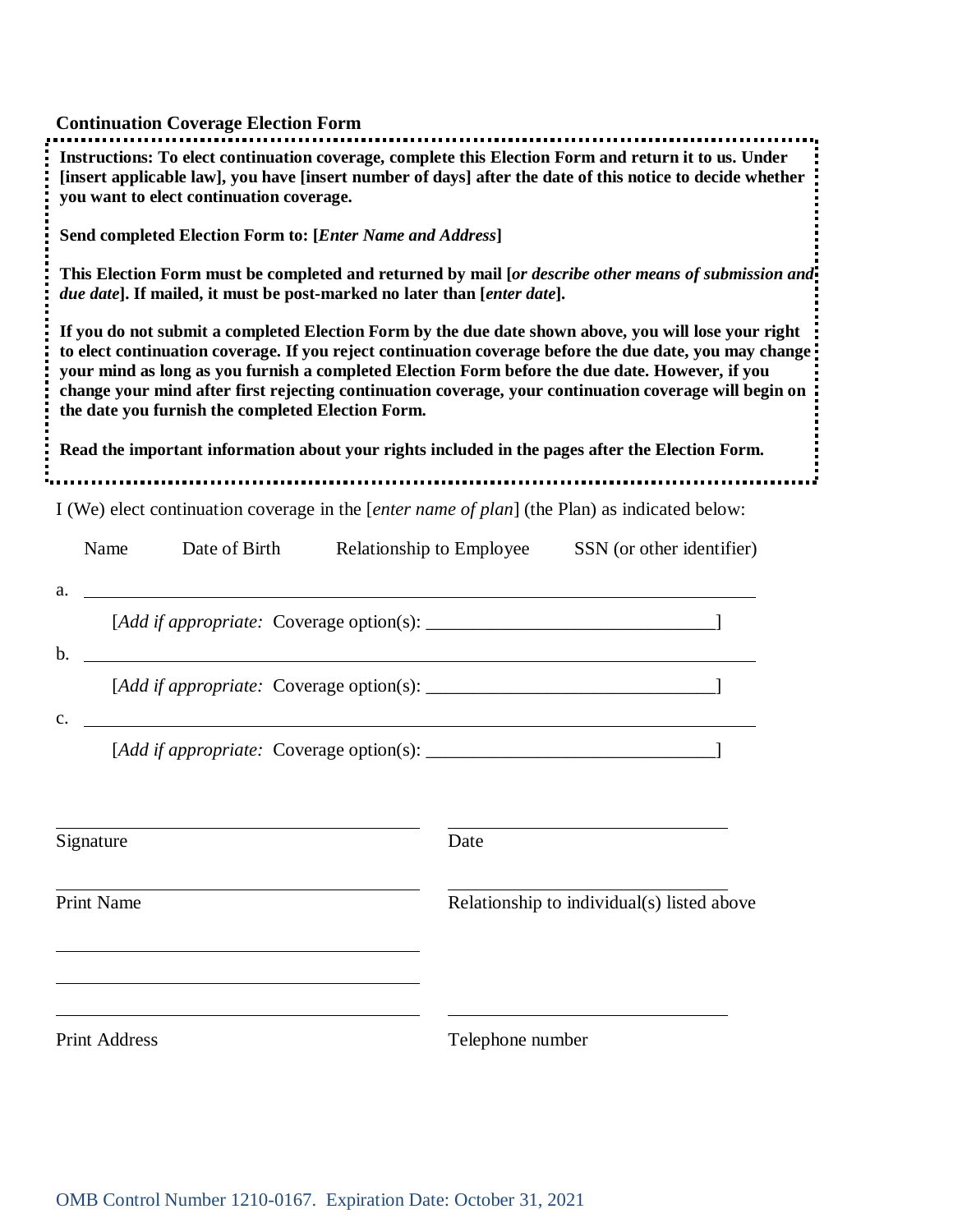[*Only use this model form if the plan permits Assistance Eligible Individuals to elect to enroll in coverage that is different than coverage in which the individual was enrolled at the time the qualifying event occurred.]* **Form for Switching Continuation Coverage Benefit Options**

| Instructions: To change the benefit option(s) for your continuation coverage to something different<br>than what you had on the last day of coverage, complete this Form and return it to us. Under federal<br>law, you have 90 days after the date of this notice to decide whether you want to switch benefit options. |
|--------------------------------------------------------------------------------------------------------------------------------------------------------------------------------------------------------------------------------------------------------------------------------------------------------------------------|
| Send completed Form to: [Enter Name and Address]                                                                                                                                                                                                                                                                         |
| This Form must be completed and returned by mail [or describe other means of submission and due<br><i>date</i> ]. If mailed, it must be post-marked no later than [ <i>enter date</i> ].                                                                                                                                 |
| *THIS IS NOT YOUR ELECTION NOTICE*                                                                                                                                                                                                                                                                                       |
| YOU MUST SEPARATELY COMPLETE AND RETURN THE ELECTION NOTICE TO SECURE  <br>YOUR CONTINUATION COVERAGE.                                                                                                                                                                                                                   |
|                                                                                                                                                                                                                                                                                                                          |

I (We) would like to change the continuation coverage option(s) in the [*enter name of plan*] (the Plan) as indicated below:

|                      | Name      | Date of Birth                                               | Relationship to Employee                                                                                              | SSN (or other identifier)                  |  |
|----------------------|-----------|-------------------------------------------------------------|-----------------------------------------------------------------------------------------------------------------------|--------------------------------------------|--|
| a.                   |           |                                                             |                                                                                                                       |                                            |  |
|                      |           |                                                             |                                                                                                                       |                                            |  |
|                      |           |                                                             |                                                                                                                       |                                            |  |
| $\mathbf b$ .        |           |                                                             | <u> 1989 - Johann Stoff, deutscher Stoff, der Stoff, der Stoff, der Stoff, der Stoff, der Stoff, der Stoff, der S</u> |                                            |  |
|                      |           |                                                             |                                                                                                                       |                                            |  |
|                      |           |                                                             |                                                                                                                       |                                            |  |
| $C_{\star}$          |           |                                                             | <u> 1989 - Johann Stoff, fransk politik (f. 1989)</u>                                                                 |                                            |  |
|                      |           |                                                             |                                                                                                                       |                                            |  |
|                      |           |                                                             |                                                                                                                       |                                            |  |
|                      | Signature |                                                             | Date                                                                                                                  |                                            |  |
| <b>Print Name</b>    |           |                                                             |                                                                                                                       | Relationship to individual(s) listed above |  |
|                      |           | <u> 1989 - Johann Stoff, Amerikaansk politiker († 1908)</u> |                                                                                                                       |                                            |  |
| <b>Print Address</b> |           | Telephone number                                            |                                                                                                                       |                                            |  |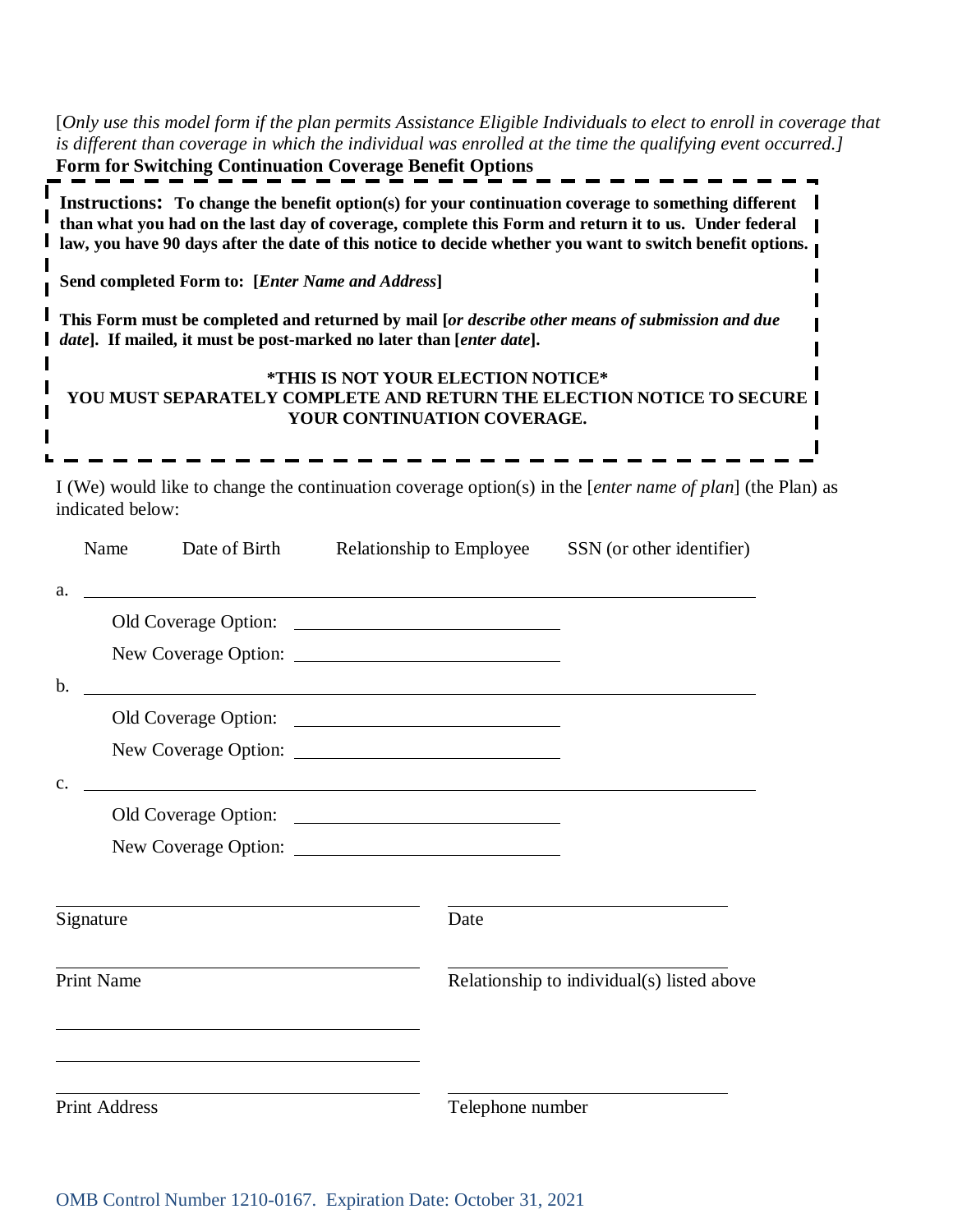# **Important Information about Your Continuation Coverage Rights**

## **What is continuation coverage?**

State law requires *[insert state law requirements here], for example: that most group health insurance coverage (including this coverage) give employees and their families the opportunity to continue their coverage when there is a "qualifying event" that would result in a loss of coverage under an employer's plan. Depending on the type of qualifying event, "qualified beneficiaries" can include the employee (or retired employee) covered under the group health plan, the covered employee's spouse, and the dependent children of the covered employee.*

*Continuation coverage is the same coverage that the Plan gives to other participants or beneficiaries under the Plan who are not receiving continuation coverage. Each qualified beneficiary who elects continuation coverage will have the same rights under the Plan as other participants or beneficiaries covered under the Plan, including [add if applicable: open enrollment and] special enrollment rights.]*

## **How long will continuation coverage last?**

*[Insert length of coverage and any other relevant information including the availability of any extensions under state law.]*

## **How can you elect continuation coverage?**

To elect continuation coverage, you must complete the Election Form and furnish it according to the directions on the form. *[Insert information about any other state law provisions relevant to the election process, including the rights of family members.]*

In considering whether to elect continuation coverage, you should take into account that a failure to continue your group health coverage may affect your special enrollment rights for group health plans under federal law. You have the right to request special enrollment in another group health plan for which you are otherwise eligible (such as a plan sponsored by your spouse's employer) within 30 days after your group health coverage ends because of the qualifying event listed above. You will also have the same special enrollment right at the end of continuation coverage if you get continuation coverage for the maximum time available to you.

#### **How much does continuation coverage cost?**

# *[Insert general information regarding the cost of continuation coverage.]*

The ARP reduces the continuation coverage premium for certain individuals. Premium assistance is available to certain individuals who experience a qualifying event that is a reduction in hours or an involuntary termination of employment. If you qualify for premium assistance, you need not pay any of the continuation coverage premium otherwise due to the issuer. This premium assistance is available from April 1, 2021 through September 30, 2021. If your continuation coverage lasts beyond September 30, 2021, you may have to pay the full amount due if you choose to continue your continuation coverage. Review the attached "Summary of the COBRA Premium Assistance Provisions under the American Rescue Plan Act of 2021" for more details, restrictions, and obligations as well as the form to complete to establish eligibility. However, when your premium assistance ends, you may qualify for a special enrollment period to enroll in coverage through the Health Insurance Marketplace® (see section on "other coverage options" below).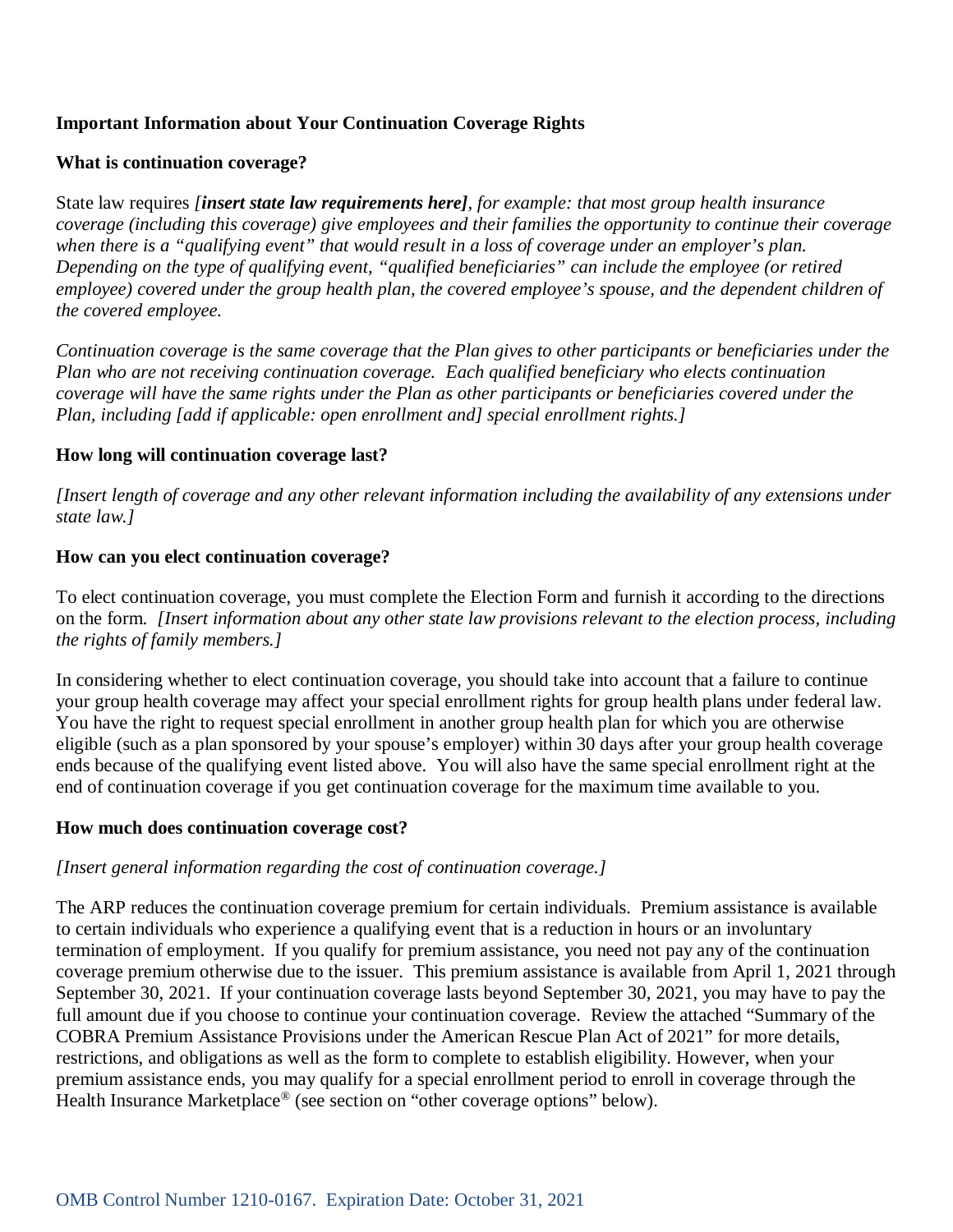## **When and how must payment for continuation coverage be made if I am not eligible for the premium assistance or if I continue my continuation coverage past September 30, 2021?**

[*Insert information regarding the requirements related to payment for continuation coverage, including any periodic payment provisions or permissible grace periods.*]

You may contact [*enter appropriate contact information for the party responsible for continuation coverage administration under the Plan*] to confirm the correct amount of your payment or to discuss payment issues related to the premium assistance.

Your payment(s) for continuation coverage (if you are not eligible for premium assistance or if you continue on such coverage past September 30, 2021) should be sent to:

[*enter appropriate payment address*]

#### **Are there other coverage options besides continuation coverage?**

Yes. There may be other coverage options for you and your family through the Health Insurance Marketplace<sup>®</sup>, Medicare, or other group health plan coverage options (such as a spouse's plan) through what is called a "special enrollment period." You may apply for and enroll in Medicaid at any time. If you are not eligible for premium assistance under the ARP, some of these options may cost less than continuation coverage. If you are eligible for other group health coverage, such as through a new employer's plan or a spouse's plan (not including excepted benefits, a QSEHRA or a health FSA), or if you are eligible for Medicare, you are not eligible for ARP premium assistance. However, if you have individual market health insurance coverage, like a plan through the Marketplace, or if you have Medicaid, you may be eligible for ARP premium assistance if you elect continuation coverage. You will not be eligible for a premium tax credit, or advance payments of the premium tax credit, for your Marketplace coverage once you elect COBRA continuation coverage, or for months during which you remain an employee but are eligible for COBRA continuation coverage with premium assistance because of a reduction of hours. If you're eligible for Medicare, consider signing up during its special enrollment period to avoid a coverage gap when your COBRA coverage ends and a late enrollment penalty.

You should compare your other coverage options with continuation coverage and choose the coverage that is best for you. For example, if you move to other coverage you may pay more out of pocket than you would under continuation coverage because the new coverage may impose a new deductible. Also, keep in mind that if you elect continuation coverage with premium assistance, then you may qualify for a special enrollment period to enroll in Marketplace coverage when your premium assistance ends. You may use the special enrollment period to enroll in Marketplace coverage with a premium tax credit if you end your continuation coverage when your premium assistance ends and you are otherwise eligible.

When you lose job-based health coverage, it's important that you choose carefully between continuation coverage and other coverage options, because once you've made your choice, it can be difficult or impossible to switch to another coverage option until the next available open enrollment period.

#### **For more information**

This notice does not fully describe continuation coverage or other rights with respect to your coverage. More information is available from [*enter appropriate contact information for the party responsible for continuation coverage administration under the Plan*].